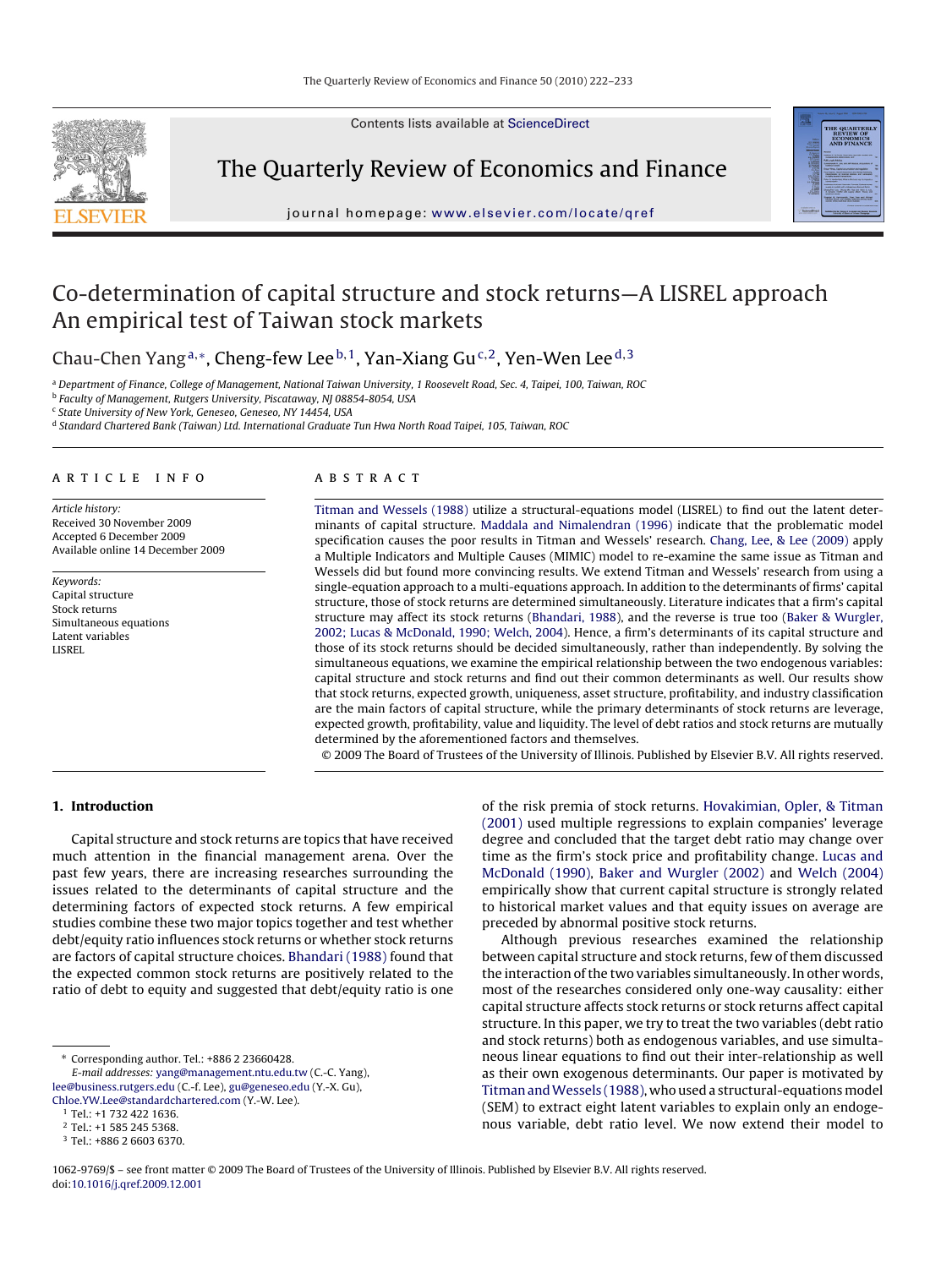account for two endogenous variable, debt ratio and stock returns, and apply a LISREL system to set up and estimate our models.

Our purpose is first to find out the latent factors of firms' capital structure and stock returns respectively. Secondly, we want to know how firms' capital structure and stock returns affect each other. Does capital structure affect stock returns or the reverse is true? Or they are mutually affected? If so, which one has more dominant power and how does it work? In this paper, we use Taiwan stock market data on TEJ to examine these hypotheses.

We apply a structural-equations model (a LISREL system) to establish our models. LISREL has been widely applied in researches on marketing, organizational behavior, management, sociology, psychology, and accounting as well. [Titman and Wessels \(1988\)](#page--1-0) first applied LISREL in finance area to deal with the determinants of capital structure. However, few financial researches have used this methodology since then. [Maddala and Nimalendran \(1996\)](#page--1-0) indicate that the problematic model specification causes the poor results in Titman and Wessels' research. [Chang et al. \(2009\)](#page--1-0) apply a Multiple Indicators and Multiple Causes (MIMIC) model to reexamine the same issue as Titman and Wessels did but found more convincing results.

In this paper, we try to use a LISREL model to explore more information on the relationship between and the determinants of capital structure and those of stock returns. LISREL, a factoranalytic model, consisting of two parts: a measurement model and a structural model that can be estimated simultaneously. In the measurement model, unobservable firm-specific attributes are measured by relating them to observable variables, e.g., accounting data. In the structural model, measured debt ratio and stock returns are specified as functions of the attributes defined in the measurement models.

#### **2. Determinants of capital structure and stock returns**

Before we proceed to our structural model analysis, a survey on the observable variables indicated by previous researches as determinants of capital structure or stock returns is stated as follows.

#### 2.1. Determinants of capital structure

#### 2.1.1. Stock returns

Stock returns may explain firms' equity issuance. Equity market timing refers to the practice of issuing shares at high stock prices and repurchasing at low prices. [Baker and Wurgler \(2002\)](#page--1-0) presented empirical evidences that low-leverage firms tend to raise funds when their valuations were high, and conversely highleverage firms tend to raise funds when their valuations were low. [Jegadeesh \(2000\)](#page--1-0) also found that equity issuers have low subsequent returns, which is consistent with the idea that firms issue equity when the cost of equity is relatively low. In this paper, we examine the relationship between debt ratio and stock return at the same testing year. If a firm performs well, its stock returns will increase and it may use more equity financing than debt. Therefore, we can expect a negative relationship between the year t stock return and the year t leverage level.

#### 2.1.2. Expected growth

From the capital structure's perspective, firms with higher expected growth opportunities may have more agency cost (underinvestment problem). [Myers \(1977\)](#page--1-0) suggested that the value of a firm consists of two parts: "asset in place" and "real options" (growth opportunities), and the existence of "real options" causes shareholders to expropriate wealth from the firm's bondholders by foregoing projects that have positive net present values. Therefore, to minimize agency cost and underinvestment problem, firms with

a higher portion of "real options" (expected growth) are expected to have lower debt ratio.

Similarly, as growth opportunities are highly intangible, they may provide limited collateral value or liquidation value. The inconvenience to leverage and higher bankruptcy cost also suggest a negative relationship between debt and growth opportunities.

Indicators of growth include capital expenditure over total assets (CE/TA), growth of total asset measured by percentage change of total assets (GTA) [\(Titman & Wessels, 1988\),](#page--1-0) and marketto-book ratio of assets (MTB) [\(Bevan & Danbolt, 2002\).](#page--1-0)

#### 2.1.3. Uniqueness

[Titman and Wessels \(1988\)](#page--1-0) claimed that firms that produce unique or specialized products suffer relatively high costs in the event that they liquidate. Because their workers and suppliers probably have job-specific skills and capital, it is difficult for them to cash out or change to other operations. Thus, the uniqueness is negatively related to debt ratio.

Indicators of uniqueness are research and development over sales (RD/S) and selling expenses over sales (SE/S) ([Titman &](#page--1-0) [Wessels, 1988\).](#page--1-0) The rationale to use RD and SE as proxies of uniqueness is that firms selling more unique products are likely to spend more on research and development and on advertisement, which increase the RD/S and SE/S ratios.

#### 2.1.4. Collateral value of assets (asset structure)

Based on the trade-off theory of capital structure, firms with lower bankruptcy cost would have higher target debt ratios. Companies with larger tangible and safe assetsmay find it easier and less costly to liquidate assets when going bankruptcy than firms with high level of intangible assets. Moreover, issuing secured debt can reduce costs arising from information asymmetry between managers and outside investors, therefore firms with assets that can be used as collateral may be expected to issue more debt to take advantage of this opportunity. In addition, if a large portion of a firm's assets are tangible and can be used as collaterals, it will reduce the risk of the lender while facing the agency cost of debt. Therefore, the greater the proportion of tangible assets on the firms' balance sheet, the more willing lenders will be to supply loans, leading to these firms' higher leverage.

Indicators of collateral value of assets include the ratio of inventory plus gross plant and equipment to total assets (IGP/TA) ([Titman](#page--1-0) [& Wessels, 1988\),](#page--1-0) and the ratio of depreciated fixed assets to total assets (FA/TA) (Bevan et al., 2002).

#### 2.1.5. Size

Larger firms tend to be more diversified and fail less often, and should be more highly leveraged due to lower probability of bankruptcy. In addition, larger companies are likely to have a better credit rating and thus have access to non-bank debt financing, which is usually unavailable to smaller companies (Bevan et al., 2002). This also indicates a positive relation between size and debt level.

Indicators of size are logarithm of sales (LnS), logarithm of total assets (LnTA) [\(Titman & Wessels, 1988\),](#page--1-0) and logarithm of market value of equity (LnME).

#### 2.1.6. Profitability

According to pecking order theory ([Myers, 1984\),](#page--1-0) firms prefer internal finance. If external finance is required, firms issue the safest security first. That is, they start with debts, then possibly hybrid securities such as convertible bonds, and lastly common equity as a last resort. The pecking order explains that the most profitable firms generally borrow less, not because they have low target debt ratios but because they do not need external funds. Less